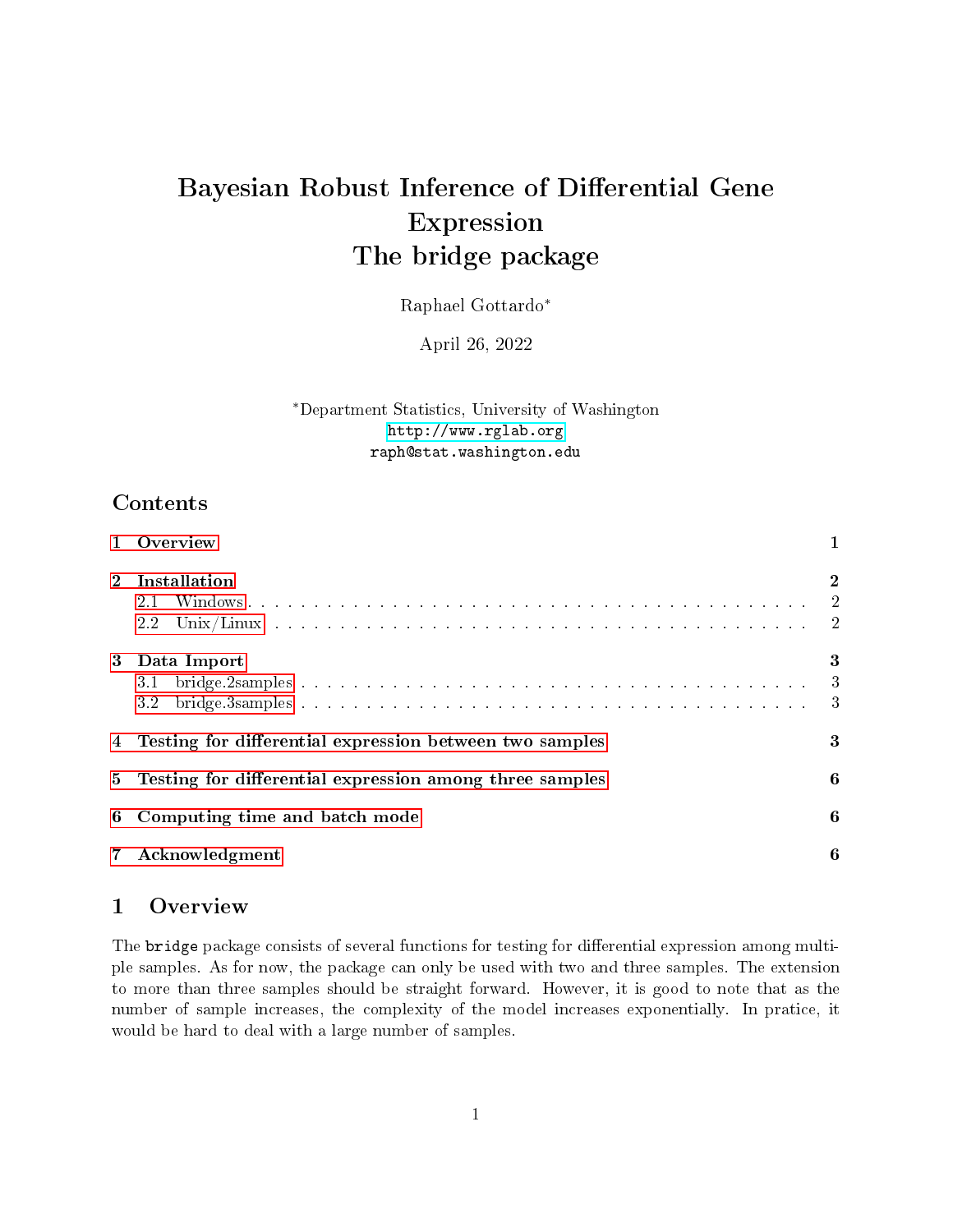We use a robust Bayesian hierarchical model for testing for differential expression with microarrays. The model is a generalization of a model used by [Gottardo et al. \(2006a\)](#page-5-3) to estimate the true mean intensities from replicates. Outliers are modeled explicitly using a t-distribution. The model is flexible with an exchangeable prior for the variances which allow different variances for the genes but still shrink extreme variances. Our model can be used for testing for differentially expressed genes among multiple samples. Parameter estimation is carried out using Markov Chain Monte Carlo. The robust estimation is achieved by hierarchical Bayesian modeling [\(Gottardo et al. 2006b\)](#page-5-4). Realizations are generated from the posterior distribution via Markov chain Monte Carlo (MCMC) algorithms [\(Gelfand and Smith 1990\)](#page-5-5). Where the full conditionals are of simple form, Gibbs updates are used; where the full conditionals were not of standard form, slice sampling is used. We use the "stepping out" procedure for the slice sampling as introduced in Neal  $(2003)$ .

Convergence of the MCMC can be assessed using the coda library available from CRAN. Our experience with the software is that 50,000 iterations are usually enough to estimate quantities of interest such as posterior means, credible intervals, etc. Because the number of genes I can be quite large, the computing time can be long. We recommend running the functions provided in the package in batch mode. This can be done via R CMD BATCH. An example is presented in the next section.

Help files. As with any R package, detailed information on functions, their arguments and value, can be obtained in the help files. For instance, to view the help file for the function bridge. 2samples in a browser, use ?bridge.2samples.

# <span id="page-1-0"></span>2 Installation

#### <span id="page-1-1"></span>2.1 Windows

You can install the package using the menu  $Packs \rightarrow$  Install Packages from local zip .... Then browse you local directory to find the package. Make sure you have root privilegies if you want to install the package in the default directory.

## <span id="page-1-2"></span>2.2 Unix/Linux

Under Unix, go into your favorite shell window and type R CMD INSTALL bridge\_xx.tar.gz (the package has to be in the directory you are executing the command from). By default R will install the package in /usr/local/R/lib/R ... and you will need to have root privilegies in order to do so. You can also install the package locally by using the option -l. If you want to install the package in  $/$ home $/$ user $/$ Rlib $/$  use the command R CMD INSTALL bridge\_xx.tar.gz -1  $/$ home $/$ user $/$ Rlib. If you install the package in a directory different from the R default directory you will need to specify the full path when you load the package, i.e.

#### > library(bridge)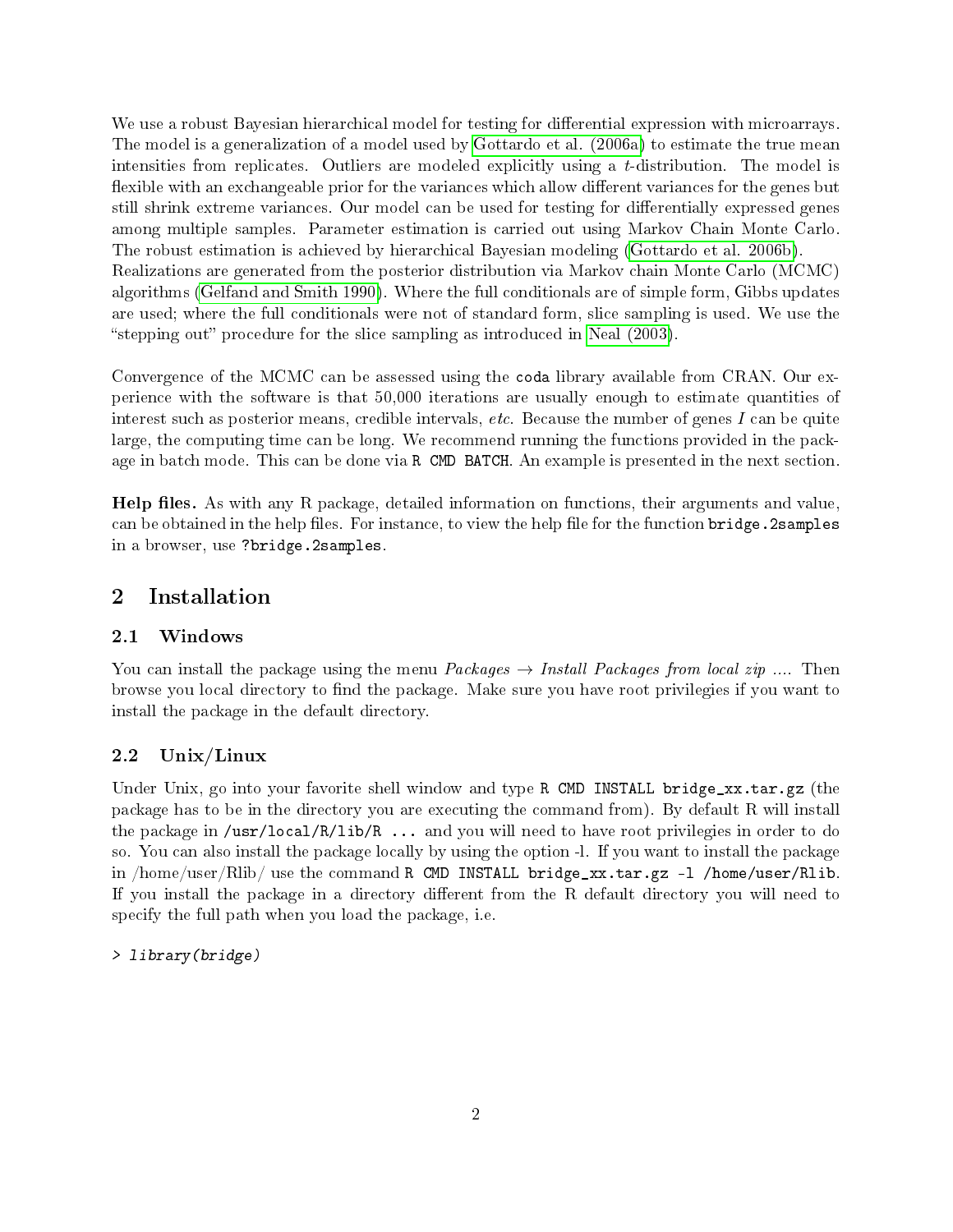# <span id="page-2-0"></span>3 Data Import

## <span id="page-2-1"></span>3.1 bridge.2samples

You can read your data into R, using the **read.table** command. It is hard to give a general guideline as different data will have different format. In order to use the package you will need to create two data sets, one for each sample (control and treatment). The data should be on the raw scale, i.e. not transformed. The two datasets should be arranged such that rows correspond to genes and columns to replicates. Table [1](#page-2-4) give an example of a data set in the right format.

<span id="page-2-4"></span>Table 1: Format of the control and treatment datasets used in the rama package. The two samples must be seperated into two datasets.

| sample    | $\overline{1}$                         | $\blacksquare$                               | $1 \quad 1$                                    |                                      | $\overline{2}$                         | 2                                      | 2        | $\overline{2}$ |
|-----------|----------------------------------------|----------------------------------------------|------------------------------------------------|--------------------------------------|----------------------------------------|----------------------------------------|----------|----------------|
| replicate | -1                                     | $\overline{2}$                               | 3                                              | 4                                    | 1                                      | $^{2}$                                 | 3        |                |
|           | Dataset 1                              |                                              |                                                |                                      | Dataset 2                              |                                        |          |                |
| gene 1    | $\alpha$ , $\alpha$ , $\alpha$         | $\sim$ $\sim$                                | $\mathbf{a}$ , $\mathbf{a}$ , $\mathbf{a}$ ,   | $\mathbf{r}=\mathbf{r}+\mathbf{r}$   | $\mathbf{a} = \mathbf{a} + \mathbf{a}$ | $\cdots$                               | $\cdots$ | $\cdots$       |
| gene 2    | $\mathbf{a}=\mathbf{a}+\mathbf{a}$     | $\mathbf{a}$ , $\mathbf{a}$ , $\mathbf{a}$ , | $\mathbf{a} \cdot \mathbf{a} \cdot \mathbf{a}$ | $\mathbf{a}=\mathbf{a}+\mathbf{a}$ . | <b>Contractor</b>                      | $\mathbf{r} = \mathbf{r} + \mathbf{r}$ | $\cdots$ | $\cdots$       |
| ٠<br>٠    | $\mathbf{r} = \mathbf{r} + \mathbf{r}$ | $\cdots$                                     | $\cdots$                                       | $\cdots$                             | $\cdots$                               | $\cdots$                               | $\cdots$ | $\cdots$       |
| gene n    | $\mathbf{a}=\mathbf{a}+\mathbf{a}$     | $\mathbf{r} = \mathbf{r} + \mathbf{r}$       | $\mathbf{r} = \mathbf{r} + \mathbf{r}$         | $\cdots$                             | $\cdots$                               | $\cdots$                               | $\cdots$ | $\cdots$       |

#### <span id="page-2-2"></span>3.2 bridge.3samples

In this case, one would need to have three datasets, one for each sample. Again the data should be on the raw scale, i.e. not transformed!

## <span id="page-2-3"></span>4 Testing for differential expression between two samples

Testing for differential between two samples is done via the function bridge.2samples. We demonstrate its functionality using gene expression data from an HIV study of [van't Wout et al.](#page-6-0) [\(2003\)](#page-6-0). To load the HIV dataset, use data(hiv), and to view a description of the experiments and data, type ?hiv. We first load the hiv dataset.

#### > data(hiv)

This data set consists of 4 experiments using the same RNA preparation on 4 different slides. The expression levels of about 8000 genes were assessed in CD4-T-cell lines at time  $t = 24$  hour after infection with HIV virus type 1. The first 4 columns correspond to the first treatment state (hiv infected). The second four represent the control state. The experiment is a balanced dye swap experiment. Finally, the last two columns contain the row and column positions of each gene on the array (slide).

Our goal is to test for differentially expressed genes between the two samples. To demonstrate the function bridge. 2samples we will only use a subset of 640 genes.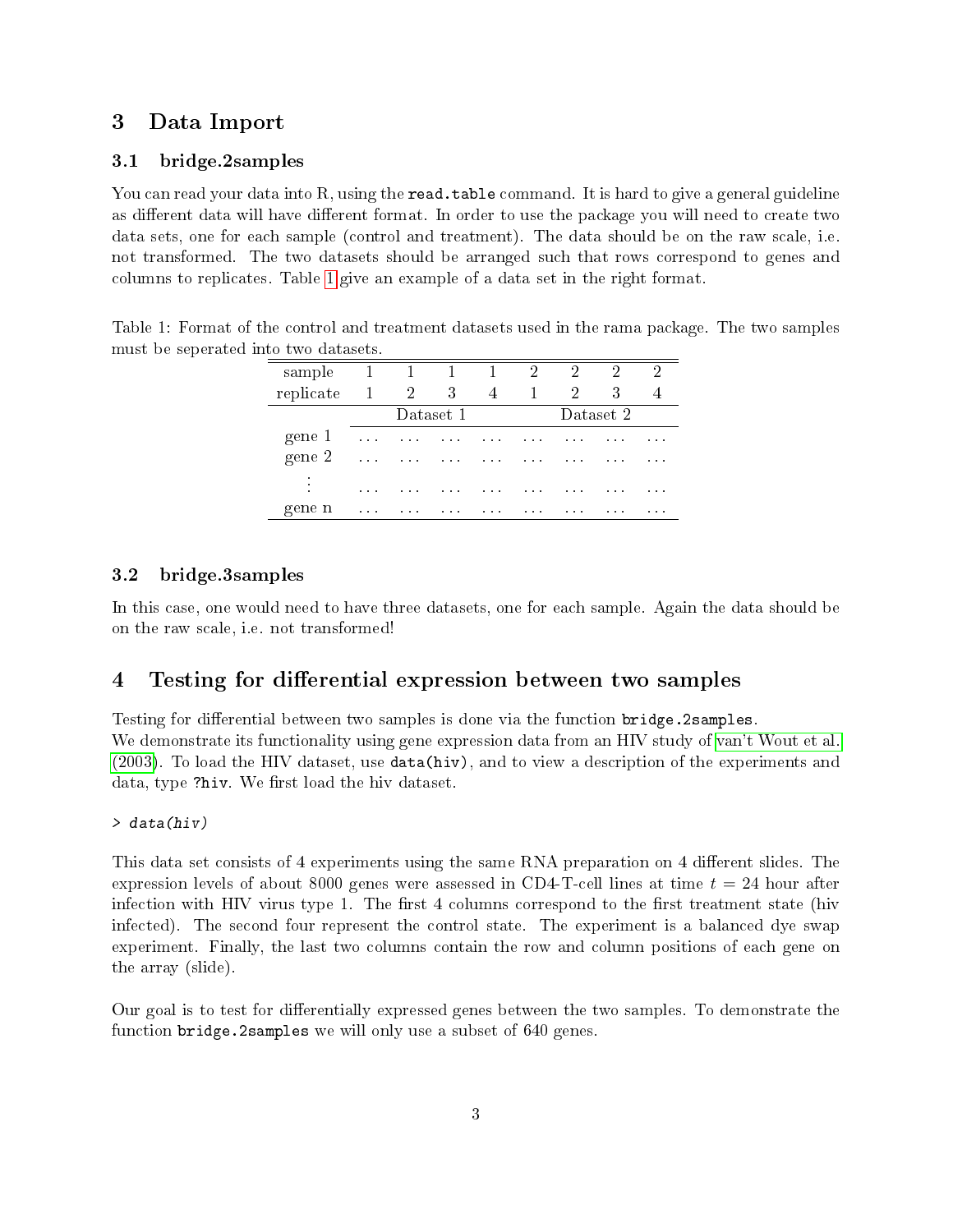We model  $y^* = \log_2(y)$  where y are the raw intensities. Testing of differential expression is done using the function bridge.2samples. This function output an object of type bridge2 containing the sampled values from the posterior distribution. In our case the inference will be based on the posterior probability of differential expression, post.p.

> bridge.hiv<-bridge.2samples(hiv[1:640,c(1:4)],hiv[1:640,c(5:8)],B=2000,min.iter=0,batch=1,mcmc

Once you have tted the model you may view or plot the sampled parameters from the posterior distribution. We can also obtain point estimates of the paramaters of interest such as the gene effects

```
> gamma1<-mat.mean(bridge.hiv$gamma1)[,1]
> gamma2<-mat.mean(bridge.hiv$gamma2)[,1]
```
and/or plot the resulting posterior probabilities as a function of the posterior log ratios of  $\gamma_1 - \gamma_2$ .

```
> plot(gamma1-gamma2,bridge.hiv$post.p,col=1,pch=1,main="Posterior probability",xlab="log ratio'
```


## **Posterior probability**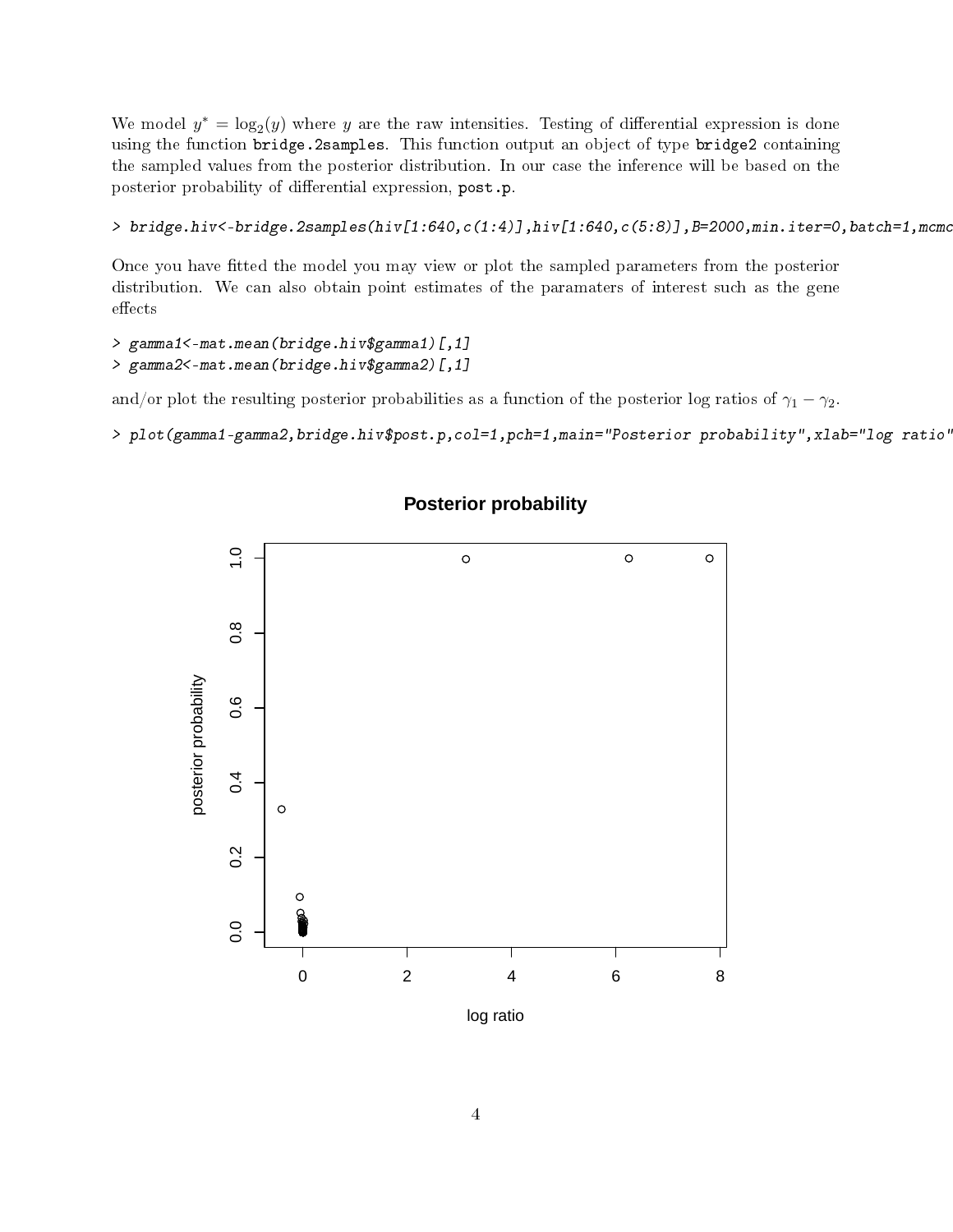Robustness is achieved by using a *t*-distribution for the errors with a different degree of freedoms for each replicate array. This is formally equivalent to giving each replicate a different weight in the estimation process for each gene. A low number of degrees of freedom for one array will indicate that the corresponding array contains numerous outliers. One could use the function hist to look at the posterior mode of the degrees of freedom for each array.

> hist(bridge.hiv\$nu1[3,],main="Posterior degree of freedoms, array 3",xlab="nu",50)



#### **Posterior degree of freedoms, array 3**

Fitting a t-distribution can be seen as a weighted least square problem with a special hierarchical structure for the variances. Similarly to a weighted least squares function, our function computes weights associated with each replicate. The weights can be useful as a tool for diagnosing the quality of the replicate measurements. If one knows the exact positions of the genes on the array, it is possible to look at the spatial variation of the weights. This can be done via the function weight.plot of the rama package. We refer the reader to the rama package vignette for further details.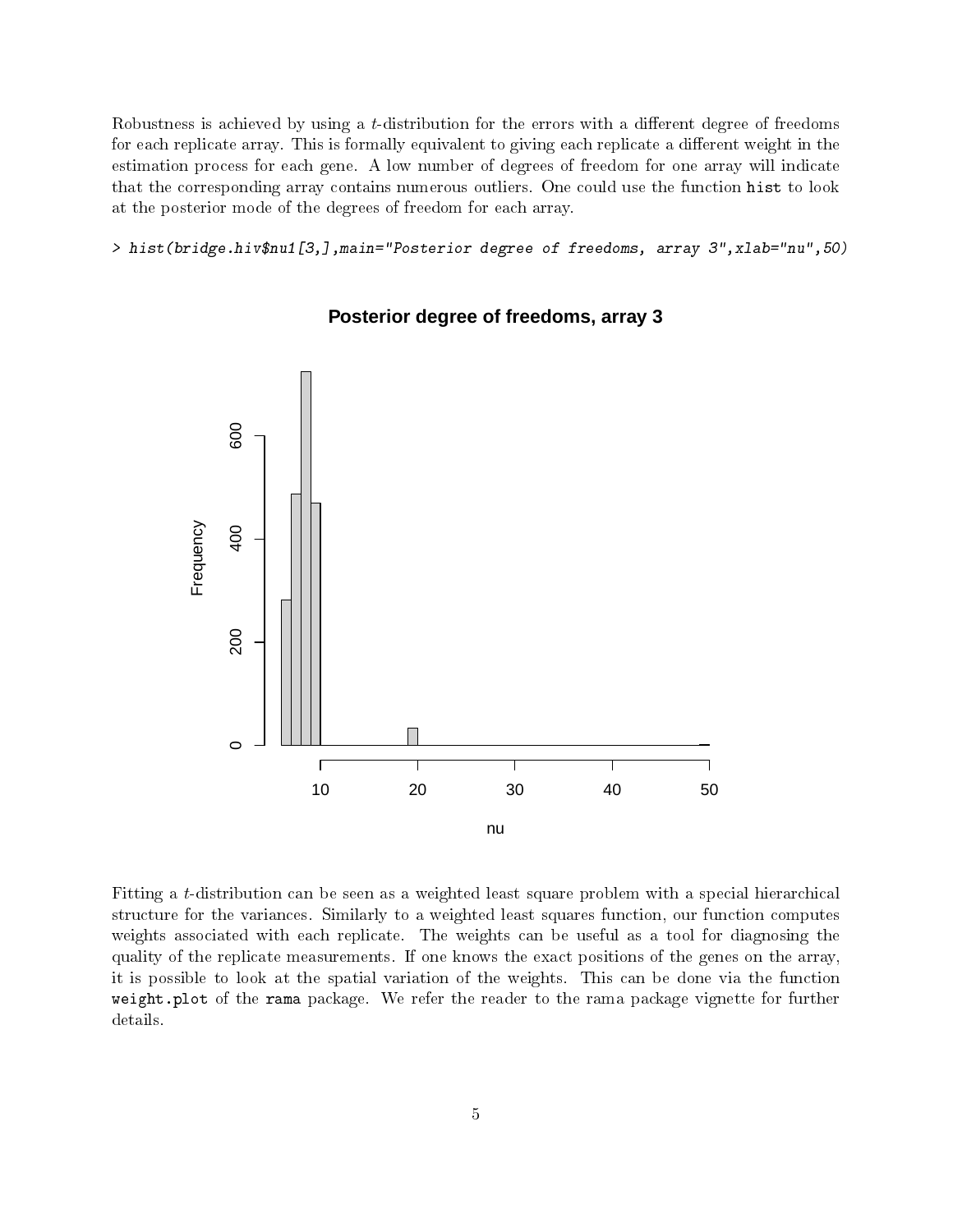## <span id="page-5-0"></span>5 Testing for differential expression among three samples

Because (most) microarray technologies allow the direct comparison of at most two samples, the model used in bridge. 2samples needs to be slightly modified as well to accommodate for changes in the experimental design. In bridge.2samples, the log measurements were modeled as a bivariate t-distribution for the log measurements. Depending on the technology used, with three samples, the data will either be ratios (cDNA) or raw measurements (Affymetrix) and therefore a natural model is a univariate *t*-distribution.

The estimation of the parameters is done similarly to the function bridge.2samples. The function output an object of type bridge3 containing the sampled values from the posterior distribution. In our case the inference will be based on the posterior probability of differential expression.

```
> sample1<-matrix(exp(rnorm(150)),50,3)
```
- > sample2<-matrix(exp(rnorm(200)),50,4)
- > sample3<-matrix(exp(rnorm(150)),50,3)

```
> mcmc.bridge3<-bridge.3samples(sample1,sample2,sample3,B=10,min.iter=0,batch=1,mcmc.obj=NULL,al
```
## <span id="page-5-1"></span>6 Computing time and batch mode

The computing time can be quite long depending on the number of genes and replicates. It takes about 5 hours to run the MCMC on the full HIV data set using a Linux machine with AMD Athlon at 2GHz. However we feel that this additional computational cost is worth the effort and can lead to good results. The code can be run in batch mode without any user intervention; this optimizes computing resources and allows the user to perform other tasks at the same time. R code can be run in batch mode by typing R CMD BATCH myfile.R at the shell prompt. The file myfile.R contains the command to execute. An example file could be the following, Then, when the execution is done one can load the resulting output into R using the load command. For further details about the BATCH command type ?BATCH in R.

## <span id="page-5-2"></span>7 Acknowledgment

This research was supported by NIH Grant 8 R01 EB002137-02.

## References

- <span id="page-5-5"></span>Gelfand, A. E. and A. F. M. Smith (1990). Sampling-based approaches to calculating marginal densities. Journal of the American Statistical Association 85, 398-409.
- <span id="page-5-3"></span>Gottardo, R., A. Raftery, K. Yeung, and R. Bumgarner (2006a, Jan). Quality control and robust estimation for cdna microarrays with replicates.  $J Am Stat Assoc 101, 30-40$ .
- <span id="page-5-4"></span>Gottardo, R., A. E. Raftery, K. Y. Yeung, and R. E. Bumgarner (2006b, Mar). Bayesian robust inference for differential gene expression in microarrays with multiple samples. Biometrics  $62(1)$ ,  $10 - 8$ .
- <span id="page-5-6"></span>Neal, R.  $(2003)$ . Slice sampling. The Annals of Statistics 31, 705–767.